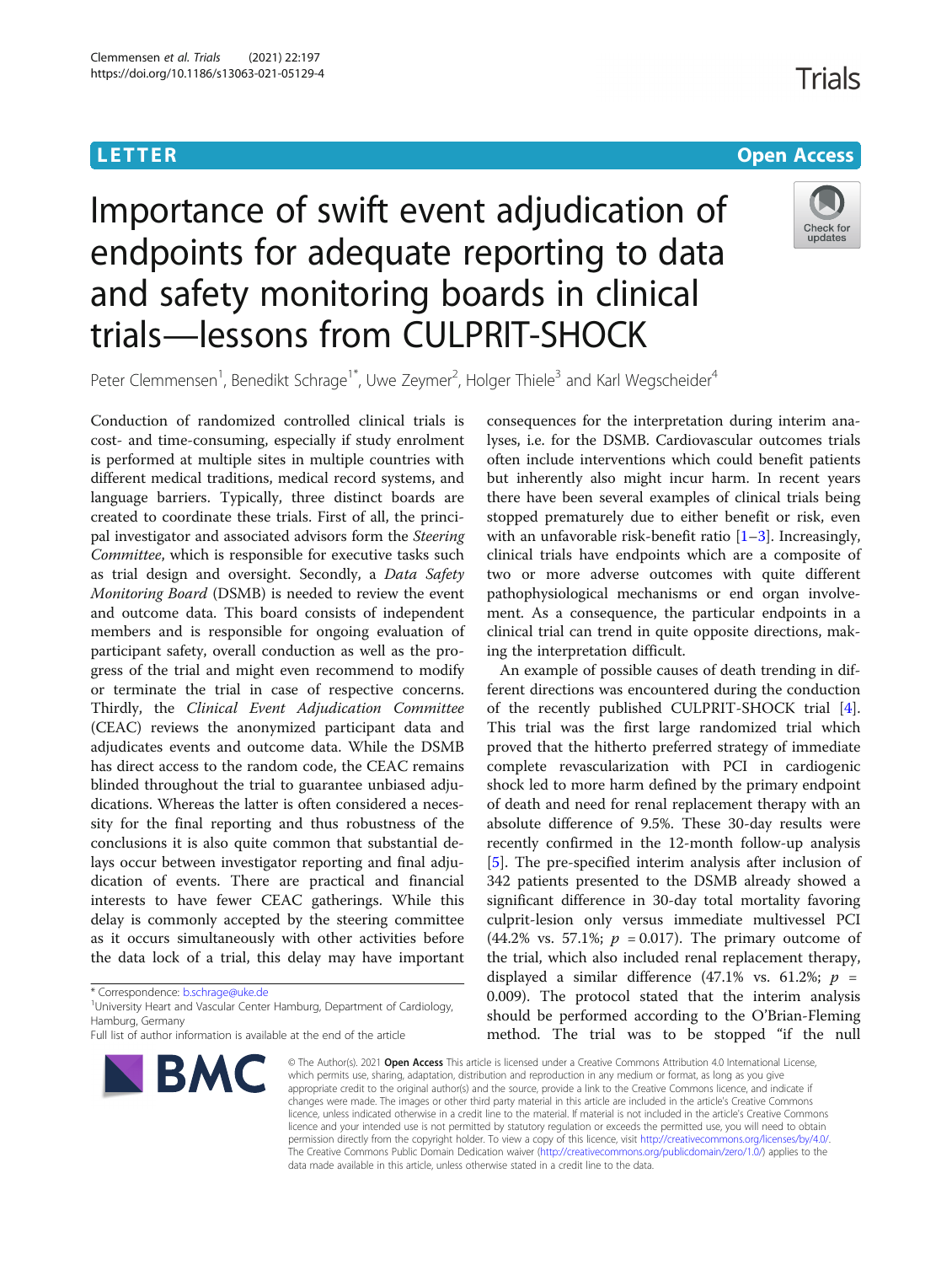hypothesis of equal event rates can be rejected with a significance level of 0.005". Thus, the attained  $p$  value for the primary endpoint at the time when half the patients had been enrolled was close to the stopping rule with a 0.004 margin. Although not formally reaching the pre-specified boundary, the difference in total mortality was of concern to the DSMB. The main reason for not recommending a termination of the trial for safety reasons at this time point were mixed signals in the causes of death, possibly attributed to the fact that independent endpoint adjudication was lagging behind. The most common investigator reported cause of death, "refractory cardiogenic shock" was evenly distributed in the entire cohort: 49/170 in the multivessel PCI arm (28.8%) and 52/172 (30.2%) in the culprit only arm. However, among the fatal cases, "refractory cardiogenic shock" was significantly less common with multivessel PCI  $(50.5\%$   $(49/97)$  vs. 68.4%  $(52/76)$  of total death,  $p =$ 0.018) in line with the previous pathophysiological mainstream thinking that multivessel PCI would serve as a guardian against myocardial ischemia, re-infarctions and thus prevention of shock progression. In support of this possible pathophysiological mechanism, there was a numerically lower rate of deaths from re-infarctions in the multivessel PCI arm (0% (0/97) vs. 2.6% (2/76);  $p =$ 0.11). Furthermore, in this phase of the trial with incomplete adjudication, there was an imbalance in the deaths attributed to "other" or "unknown" causes. The increase in total mortality in the immediate multivessel PCI arm resulted from an excess in "unknown" (5.2% (5/97) vs. 0% (0/76);  $p = 0.05$  and "other causes" of death (20.6%) (20/97) vs. 11.8% (9/76);  $p = 0.13$ ). The aforementioned values are depicted in Fig. 1.

These different trends made it difficult to assess whether there were inacceptable risks for the study population which prompted the DSMB to address the steering committee and recommend a continuation of the study under the condition that an immediate plan be set forward for the CEAC to promptly adjudicate the reported events. During this endeavor, to provide an updated adjudication of causes of death report to the DSMB, inclusion in the trial also picked up. In the follow-up report which included 676 patients, the absolute difference in total 30-day mortality decreased from 13% to 7% and was no longer significant. Also, the primary endpoint was not significantly different between the groups at this timepoint (61.4 vs 53.8%;  $p = 0.07$ ). Death from refractory cardiogenic shock however remained, albeit less pronounced, numerically in favor of multivessel PCI (49.7 vs 62.9%). At this point, the DSMB advised that the study be completed as originally set out, and the DSMB saw no convincing argument to stop the trial for safety reasons. With respect to CULPRIT-SHOCK, the DSMB did not perform a second interim analysis and was not concerned about different trends in the two components of the primary endpoint, but about different trends in the causes of death which